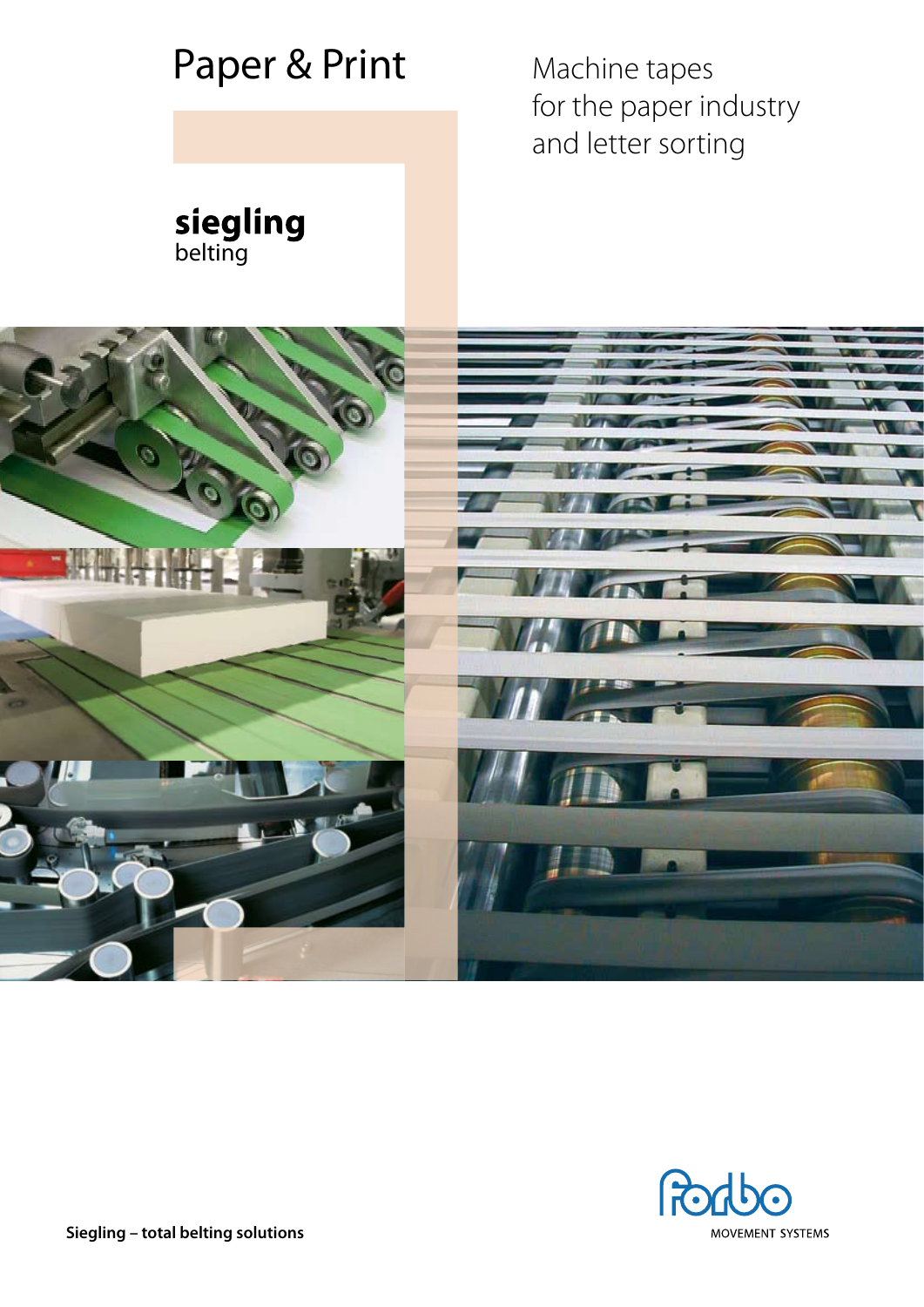# Machine tapes for the paper industry and letter sorting





**The amount of paper types used nowadays seems endless: from packaging paper, cardboard, tissue, writing and printer paper to paper types for newspaper printing, offset, SC, LWC, ULWC, HWC and art paper as well as siliconised paper, NCR and thermosensitive paper types.**

**It is this variety, both in paper processing and letter sorting, this variety places high demands on the belts used, both in paper production and letter sorting. For this reason we have been a development partner and supplier to original equipment manufacturers and users for decades. This expertise has produced our comprehensive range of Siegling Extremultus machine tapes for all applications and the processing of each type of paper in these sectors.**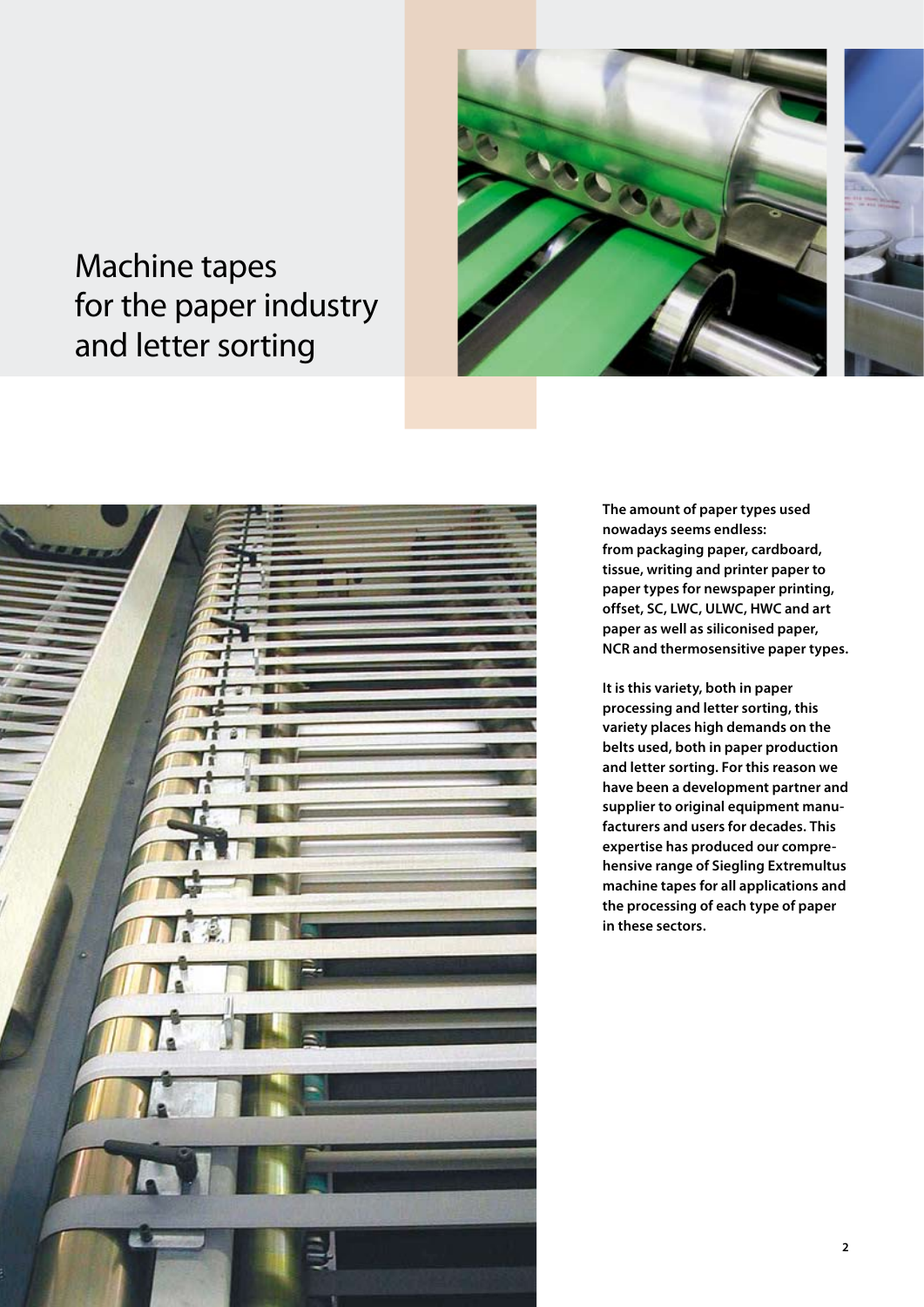



Siegling Linpack folder and carrier belts (with natural rubber Linatex coated power transmission belts) are used in the paper industry and letter sorting and elsewhere as pick-off belts.

Siegling Linpack power transmission belts are highly specialised products, which is why they are shown separately in another of our brochures (ref. no. 244).

Further Forbo Siegling products relevant to the paper industry can be found in the following brochures:

#### No. Title

- 244 Siegling Linpack folder and carrier belts 271 Paper & Print – Machine tapes for the
- printing industry 284 Paper & Print – Folder and carrier belts 224 Siegling Transilon
- conveyor and processing belts 225 Siegling Extremultus
- flat belts Power transmission belts 279 Siegling Belting tools
- 

Siegling Extremultus machine tapes excel because of their friction coefficients adapted to particular functions, top coatings kind to paper, good release and grip properties and long service lives.

The types in the Siegling Extremultus E+A series are the outcome of our research and development work. Their aramide or polyester tension member means they have little elongation at fitting, high flexibility and are not sensitive to fluctuations in ambient conditions.

The splicing method (Z-splice) for these types does not require any additional materials and has the necessary flexibility and durability required for small corner radii. Easy to handle Z-punch presses and heating clamps make simple fitting directly on the machine possible, reducing the down times.

Thanks to these advantages maximum quality and productivity potential from paper processing and letter sorting machinery can be achieved even more easily.

# The properties The advantages

| largely unaffected by fluctua-<br>tions in ambient conditions | maintenance free, no re-tensioning,<br>very reliable |
|---------------------------------------------------------------|------------------------------------------------------|
| simple and precise Z-splice,<br>homogeneous welding           | shorter fitting times,<br>no adhesive                |
| high elastic modulus                                          | shorter take-up ranges                               |
| low elongation at fitting                                     | low shaft load                                       |
| very flexible                                                 | small drum diameters<br>low power consumption        |
| constant drag with<br>high wear-resistance                    | reliable function,<br>low operating costs            |

All types are easy to clean and largely resistant to oils, greases and many solvents.

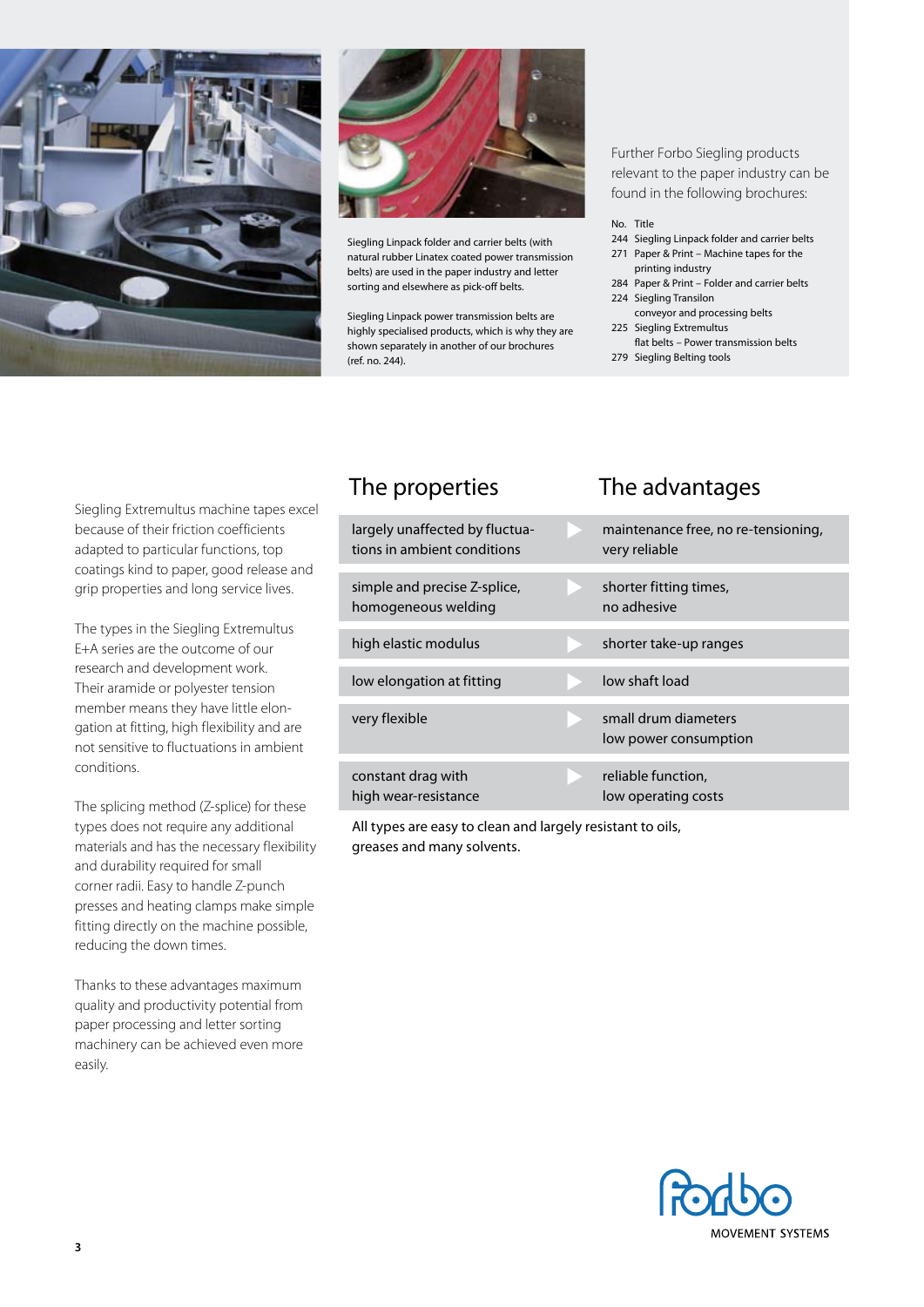# Comparison of the series





A clear advantage of the series is the low elongation at fitting.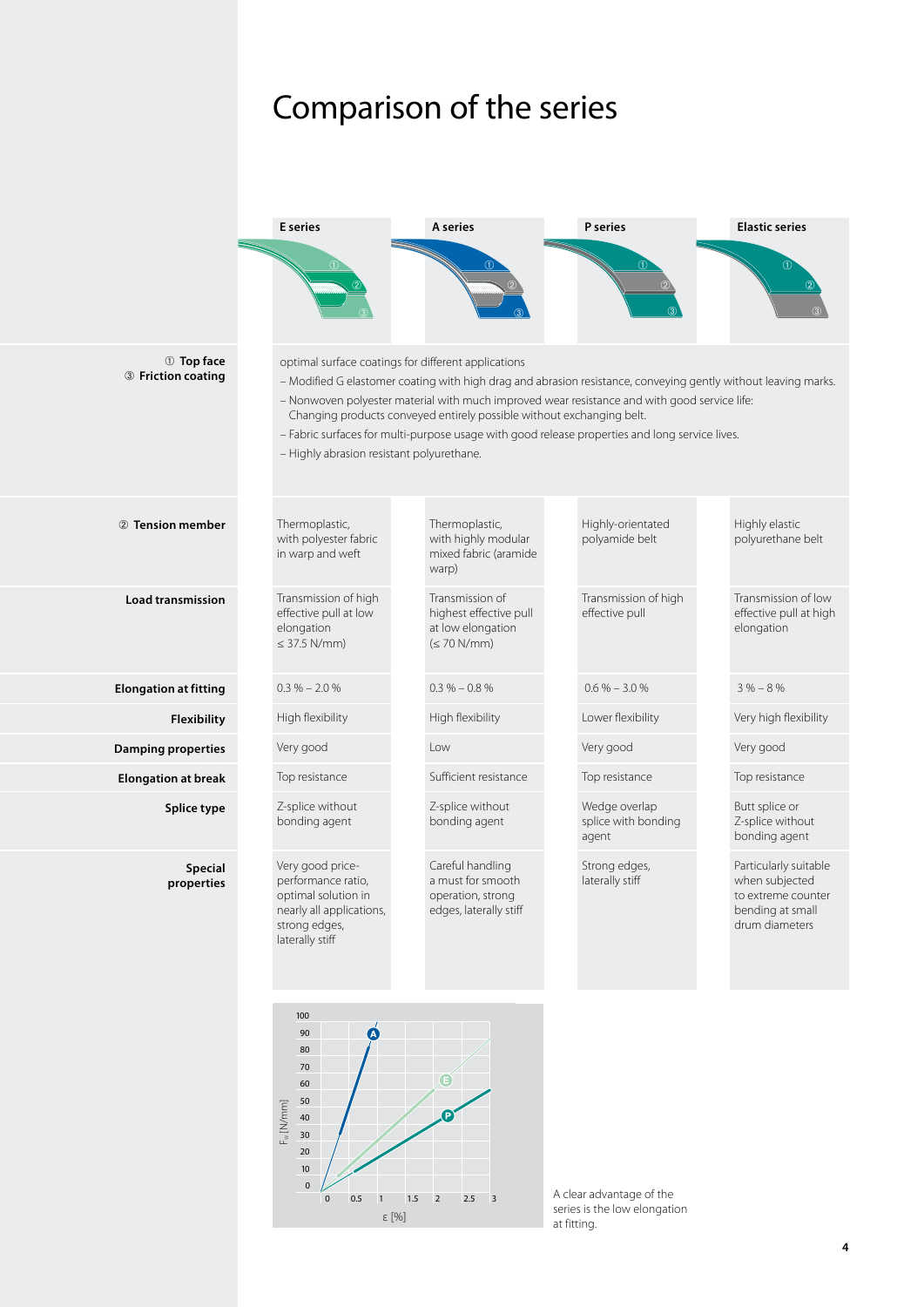**With its new machine tape range Forbo Siegling provides solutions for the special requirements of the various manufacturing processes and all sorts of further processing and conveying.**





#### Cross cutters

The most varied types of paper and cardboard have to be precisely conveyed in the cross cutter at very high speeds without leaving any marks through each production stage.

Apart from the machine tapes for the P series the E series types are perfect for this type of demanding usage.

Even at fluctuations in ambient conditions and after long operational periods no re-tensioning is required, they are suitable for small roller diameters, laterally stiff and have strong edges. Their relatively low elongation at fitting means that the shaft load is minimised.

Long service life and quick Z-splicing without additional materials minimise fitting and the resulting down times.

### Letter sorting machinery

In letter sorters, abrasive types of paper and letters with fragile contents are commonplace.

Flexible machine tapes can deal with these sorts of applications very easily.

The elastic types in the Elastic series are used mainly for very small deflections without take-up systems.

In other applications the E series types get to grips with conveying materials smoothly even under extreme conditions. Both series have long service lives.

The quick Z-splice without additional substances and excellent lead times guarantee low fitting times. Down times are reduced to a minimum.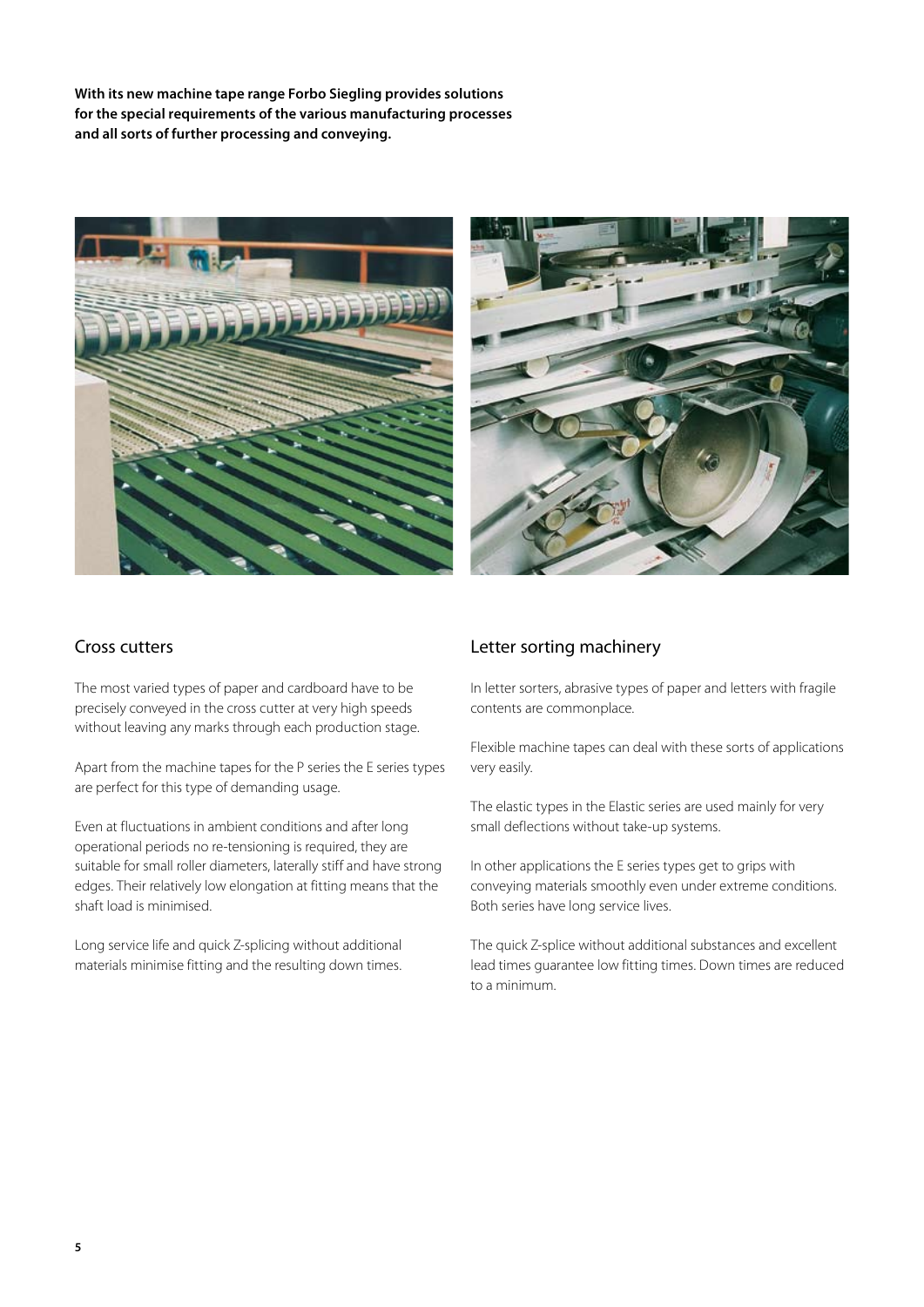## Extract from the product range



- \* Tolerance ± 0.1 mm
- \*\* The minimum admissible roller (pulley) diameters have been established at standard climatic conditions. Lower temperatures or particularly low humidity require larger diameters.
- \*\*\* The  $F_W$  value indicates the shaft load at 1 % elongation in N/mm belt width. It represents a parameter, which in contrast to the ultimate tensile strength, gives a direct indication of the tensile force in the belt.
- <sup>1)</sup> The nonwoven coating (N) usually faces towards the product.

| Α | Aramide |
|---|---------|
|   |         |

- **E** = Polyester
- **G** = G Elastomer
- $N =$  Nonwoven polyester material<br>  $P =$  Polyamide
- **P** = Polyamide
- **S** = Special structured<br> **T** = Mixed or polyamid
- $=$  Mixed or polyamide fabric
- **U** = Polyurethane
- **GL** = Smooth
- **HC** = High conductivity
- **FSTR** = Fine pattern

| Type designation<br><b>Technical data</b>                         | Article no.      | Total thickness [mm] * | d <sub>min</sub> approx. [mm] ** | F <sub>w</sub> -value ***<br>approx. [N/mm] width | Weight approx.<br>[kg/m <sup>2</sup> ] |  |
|-------------------------------------------------------------------|------------------|------------------------|----------------------------------|---------------------------------------------------|----------------------------------------|--|
|                                                                   |                  |                        |                                  |                                                   |                                        |  |
|                                                                   |                  |                        |                                  |                                                   |                                        |  |
| E series (Machine tapes with polyester tension member)            |                  |                        |                                  |                                                   |                                        |  |
| GG 3E green                                                       | 825558           | 1.5                    | 14                               | 3                                                 | 1.5                                    |  |
| GG 5E grey                                                        | 822115           | 1.4                    | 20                               | 5                                                 | 1.4                                    |  |
| GG 8E green                                                       | 822062           | 1.5                    | 14                               | 8                                                 | 1.6                                    |  |
| TG 6E black/green                                                 | 822080           | $1.0$                  | 10                               | 6                                                 | 1.2                                    |  |
| TG 6E grey                                                        | 822109           | 1.0                    | 14                               | 6                                                 | 1.2                                    |  |
| TG 10E black/green                                                | 822081           | 1.3                    | 20                               | 10                                                | 1.4                                    |  |
| TT 6E black/grey                                                  | 822103           | 1.0                    | 14                               | 6                                                 | 1.0                                    |  |
| TT 10E-HC black                                                   | 822096           | 1.0                    | 24                               | 10                                                | 1.0                                    |  |
| UN 6E green/grey <sup>1)</sup>                                    | 822091           | 1.9                    | 24                               | 6                                                 | 1.9                                    |  |
| UU 8E green                                                       | 995451           | 1.5                    | 14                               | $\,8\,$                                           | 1.7                                    |  |
| PU 8E green                                                       | 995453           | 1.4                    | 24                               | 8                                                 | 1.5                                    |  |
|                                                                   |                  |                        |                                  |                                                   |                                        |  |
| E series (Power transmission belts with polyester tension member) |                  |                        |                                  |                                                   |                                        |  |
| GG 15E-18 green                                                   | 822053           | 1.8                    | 20                               | 15                                                | 2.0                                    |  |
| GG 20E-20 green                                                   | 822052           | 2.0                    | 24                               | $20\,$                                            | 2.3                                    |  |
| GG 25E-25 green                                                   | 822074           | 2.5                    | 40                               | 35                                                | 2.65                                   |  |
| GG 20E-30 green                                                   | 855538           | 3.0                    | 40                               | 20                                                | 3.4                                    |  |
| GG 30E-32 green                                                   | 822051           | 3.2<br>3.0             | 40                               | 30<br>30                                          | 3.4<br>3.2                             |  |
| TG 30E-30 black/green                                             | 822058           |                        | 40<br>30                         | 20                                                | 1.85                                   |  |
| UU 20E-16 FSTR/FSTR green<br>UU 30E-32 FSTR/FSTR green            | 822055<br>822105 | 1.6<br>3.2             | 30                               | 30                                                | 3.55                                   |  |
|                                                                   |                  |                        |                                  |                                                   |                                        |  |
| A series (Power transmission belts with aramide tension member)   |                  |                        |                                  |                                                   |                                        |  |
| UU 15A-17 FSTR/FSTR green                                         | 995473           | 1.7                    | 30                               | 60                                                | 1.9                                    |  |
|                                                                   |                  |                        |                                  |                                                   |                                        |  |
| P series (Machine tapes with polyamide tension member)            |                  |                        |                                  |                                                   |                                        |  |
| GG 2P grey                                                        | 850030           | 1.2                    | 14                               | $\overline{2}$                                    | 1.3                                    |  |
| GG 3P grey                                                        | 850035           | 1.4                    | 24                               | $\overline{3}$                                    | 1.45                                   |  |
| GG 4P grey                                                        | 850040           | 1.4                    | 14                               | $\overline{4}$                                    | 1.6                                    |  |
| GG 6P grey                                                        | 850007           | 1.5                    | 30                               | 6                                                 | 1.7                                    |  |
| NN 4P-HC black                                                    | 850335           | 1.6                    | 24                               | 4                                                 | 1.3                                    |  |
| TG 2P green/grey                                                  | 850029           | 0.8                    | 14                               | $\overline{2}$                                    | 0.8                                    |  |
| TG 3P green/grey                                                  | 850034           | 1.1                    | 14                               | 3                                                 | 1.0                                    |  |
| TG 4P green/grey                                                  | 850039           | 1.0                    | 24                               | $\overline{4}$                                    | 1.1                                    |  |
| TG 10P green                                                      | 995454           | 1.3                    | 24                               | 10                                                | 1.35                                   |  |
| TT 2P green                                                       | 850028           | $0.6\,$                | $20\,$                           | $\overline{2}$                                    | 0.5                                    |  |
| TT/S 3P/green                                                     | 850032           | 0.7                    | 14                               | $\mathbf{3}$                                      | 0.5                                    |  |
| TT 4P black/green                                                 | 850217           | 0.7                    | 20                               | $\overline{4}$                                    | 0.6                                    |  |
| TT 6P black/green                                                 | 850210           | $0.8\,$                | 24                               | 6                                                 | 0.7                                    |  |
| TT/S 6P/green                                                     | 850042           | 1.15                   | $30\,$                           | 6                                                 | 0.9                                    |  |
| TU 6P black/green                                                 | 850209           | 1.1                    | 24                               | 6                                                 | 1.05                                   |  |
| UU 6P green                                                       | 850211           | 1.3                    | 24                               | 6                                                 | 1.3                                    |  |
| Elastic series (Machine tapes with polyurethane tension member)   |                  |                        |                                  |                                                   |                                        |  |
| GG 40U green                                                      | 855552           | 1.4                    | 20                               | 0.8                                               | 1.6                                    |  |
| PN 40P green/grey <sup>1)</sup>                                   | 855573           | $1.5\,$                | 14                               | $0.8\,$                                           | 1.3                                    |  |
| PN 75P green/grey <sup>1)</sup>                                   | 855503           | 1.5                    | 14                               | 1.5                                               | 1.3                                    |  |
| UG 50U black/green                                                | 855599           | 1.6                    | 20                               | $1.0\,$                                           | 1.7                                    |  |
| UU 15U black/green                                                | 850221           | $0.8\,$                | 14                               | 0.3                                               | $0.8\,$                                |  |
| UU 20U black/green                                                | 850207           | 1.1                    | $10\,$                           | 0.4                                               | 1.2                                    |  |
| UU 40U black/green                                                | 850208           | 1.1                    | 14                               | $0.8\,$                                           | 1.2                                    |  |
| UU 40U GL black/green                                             | 995207           | $1.0$                  | $14$                             | $0.8\,$                                           | 1.1                                    |  |
| UU 60U black/green                                                | 850289           | 1.5                    | 14                               | 1.2                                               | 1.6                                    |  |
|                                                                   |                  |                        |                                  |                                                   |                                        |  |

#### Chemical resistance

Siegling Extremultus has a permanently antistatic finish, is almost maintenance free and chemically resistant to:

Wet conditions, moisture, spirits, household cleaners and solvents normally used in the paper and printing industry; resistant to some extent to alcohols.

Permanent contact with acetone, solvents, chlorinated hydrocarbons and concentrated acids should be avoided.

Further information about chemical resistance available on request.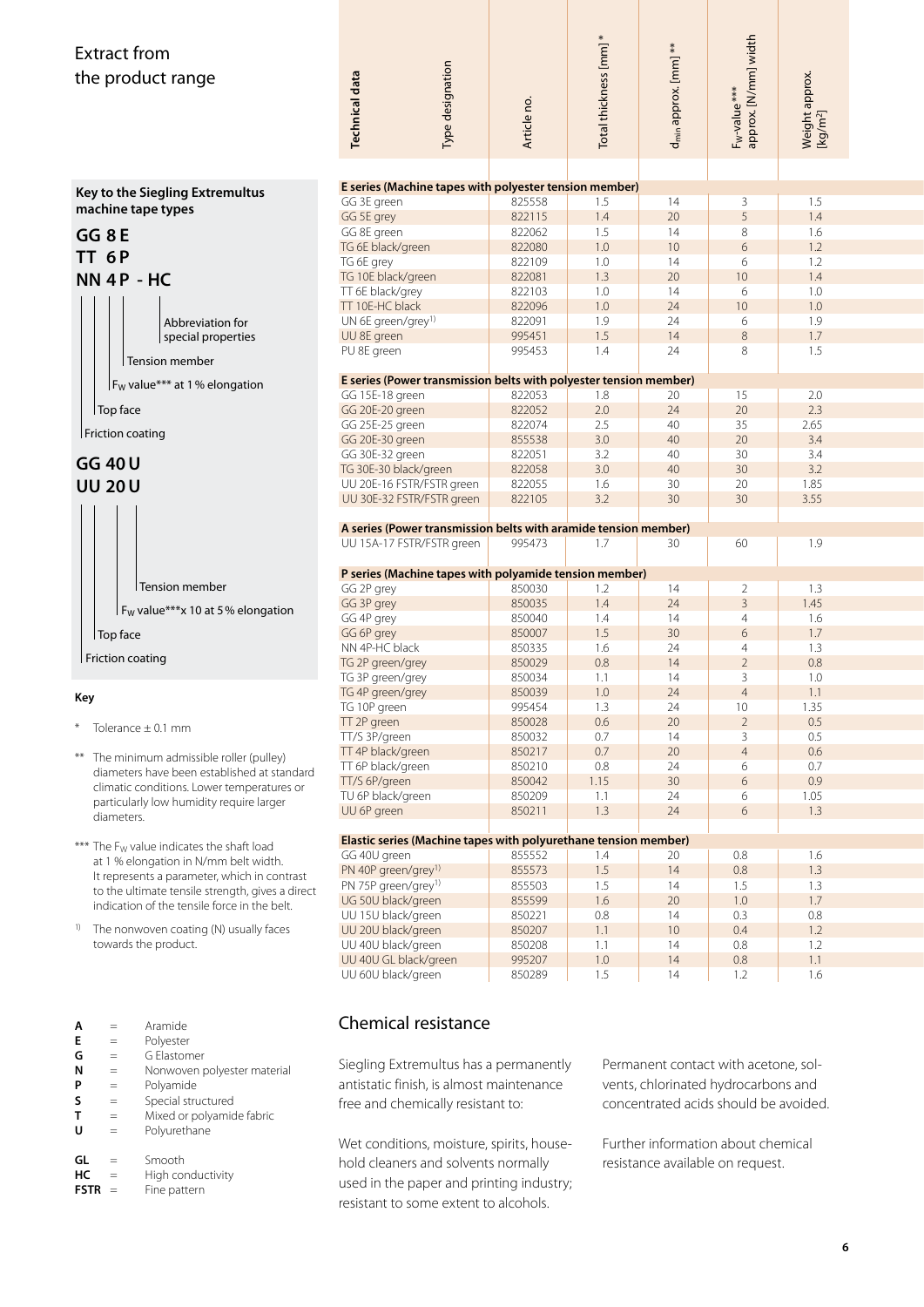

## Supplied as

- Roll material for individual fabrication.
- Endless power transmission and conveyor belts<sup>0</sup>
- Prepared power transmission and conveyor belts for heated splicing on site $\mathcal{D}$
- Special designs with perforations on request.
- $\Phi$  Please state the required power transmission belt length, width, type of splice and if necessary the amount of pre-tensioning required. For power transmission belt lengths <500 mm and lengths <125 m please ask whether feasible.







 Hot press SB-HP-160/150 Z-punch press PP-ZP-V/40-3 PP-ZP-35/30-2 PP-ZP-V/80-3 Heating clamp

SM-HC-50/40 SM-HC-50/60 SM-HC-50/80

# Splicing technology

Siegling Extremultus layboy tapes in the P series are made endless with a bonded wedge splice.

All other types are made endless with a Z-splice as a rule. Combined with our easy to handle fabrication devices this splice method secures important advantages:

- very easy preparation and making of the splice on the machine
- no additional materials needed
- very flexible and durable splice

The GS-tested Siegling Extremultus SM-HC 50/40, SM-HC 50/60, SM-HC 50/80 heating clamps can be supplied as complete tool sets with accessories. A handy additional item, useful for fitting jobs, is a fitting case lined with foam material.

Our overview of devices, data sheets and instructions – for Siegling Transilon conveyor and processing belts too – can be obtained on request.